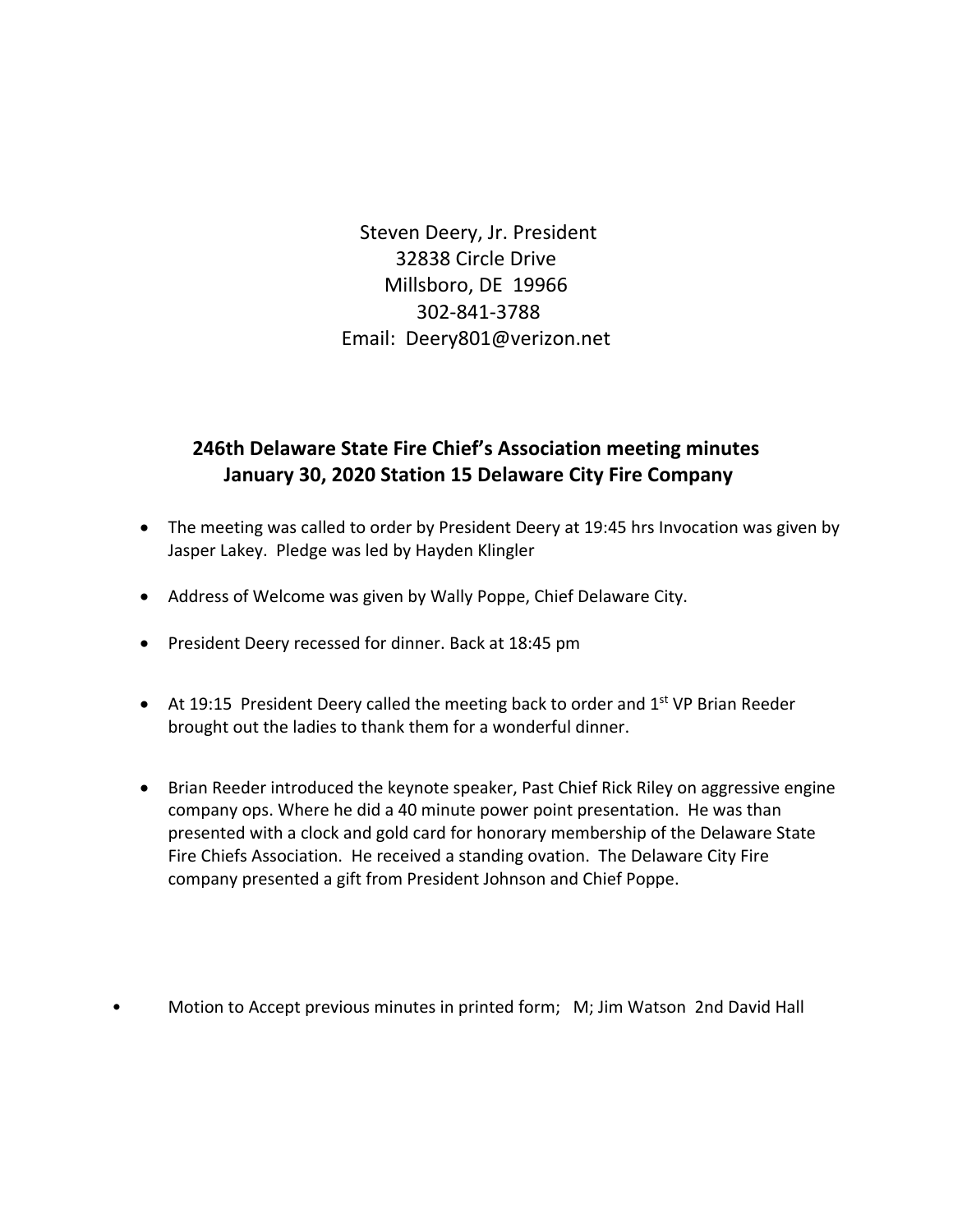• Roll Call of Officers: by Secretary Maiches Table Officers:

> President: Steven Deery, Jr. Yes 1<sup>st</sup> VP, Brian Reeder Yes 2<sup>nd</sup> VP, Ralph Tucker No Treasurer Mark O'Brier Yes Asst Treasurer, Jon Townley Yes Secretary, Stephen Maichle Yes Asst Secretary, Joe Morris, Jr.Yes Past President, Derrick Brode No Chaplin, Charlie Arnold Yes

New Castle Directors:

NCC Directors, Bernie Nutter No NCC Director, Keith Stockman Yes NCC Director, Dwayne Pearson Yes

Kent County Directors:

| KC Director, Robbie Brode       | N٥  |
|---------------------------------|-----|
| <b>KC Director, Alex Carrow</b> | Yes |
| KC Director, Mark Lankford      | Nο  |

Sussex County Directors:

| SC Director, Teddy Walius | Yes |
|---------------------------|-----|
| SC Director, Richard Ward | Yes |
| SC Director, Andy Jones   | Yes |

•Recognition of Past Presidents, 13 Sitting Presidents, 17 Sitting Chiefs 17 Past Chiefs 37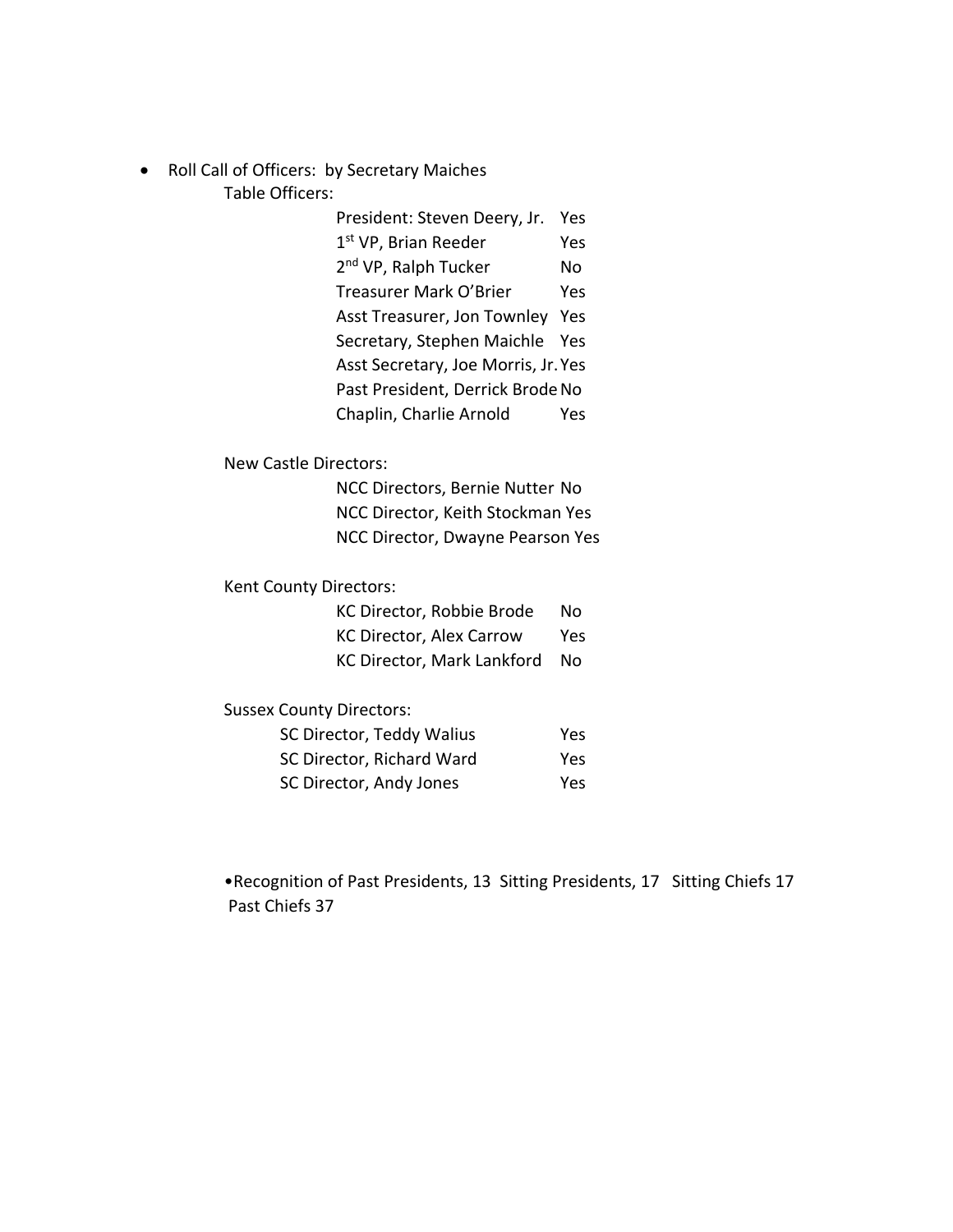• Report of officers**: President Deery**; Oct 23 – Executive mtg in Dover President Deery laid out his plans for 2020; fundraising, training, Touched on the DVFA Commission mtg. President Deery stated that the State Chiefs will sit in on those hearings. The President stated that the Chief Web Design will be up, still implementing, more to come. President Deery thanked those that invited him and his wife to their banquets. The three sitting Presidents for each county will sit in on the nominating committee. Grover Ingle and Ken McMahon will sit in as advisories. Discussed issues with dues where he stated the 3 directors from each county will get together to resolve the issue. He attended 12 events, 3 funerals, 21 meetings and 470 miles.

**1st VP Brian Reeder**: Stated he just wanted to talk about some of his highlights in his reports; Cardio Genetics. Each county is going to have a representative on the HOT training at the conference in September; NCC: Dave Majewski; KC Alex Carrow SC: Matt Reed. The purpose of this committee is to pinpoint the younger generation. The training will be posted on the website, once the website get up and running. Attended the seminar at Fire School on Sunday and wanted to thank the fire school for bringing in David Griffin, one of the best presentations seen. Reported on 82 fire deaths in the United States in 2019. Plus 132 suicides in 2019. If you see anyone that needs help, please do not hesitate to reach out.

# **Secretary Maichles**: no report

## **Treasurers report**:, Mark O'Bier

## **Checking Acct**:

| Bills paid since last meeting:                 |            |
|------------------------------------------------|------------|
| Rush Uniform (inv 32913 Heroic FF)             | \$1,234.80 |
| Champion Trophies (Inv 18741 PP Heroic plaque) | \$936.00   |
| Champion Trophies (Inv 18777 PP Gavel)         | \$85.00    |
| James Watson (office supplies)                 | \$71.53    |
| Dennis Ruben (conference speaker)              | \$600.00   |
| Rogers Sign (Inv 42936 PP Plate)               | \$25.00    |
| Rogers Sign (Inv 42976 Conf Speaker Award)     | \$195.00   |
| Rogers sign (Inv 42977)                        | \$555.00   |
| Rogers Sign (inv 42978)                        | \$225.00   |
| Cardio Kinetics (Inv 1480)                     | \$225.00   |
| Cardio Kinetics (Inv 1571)                     | \$225.00   |
| Champion Trophies (Inv 19483)                  | \$82.95    |
| Rush Uniform (Inv 35051 office shirts)         | \$471.45   |
| Champion Trophies (Inv 19566 FP Award)         | \$825.00   |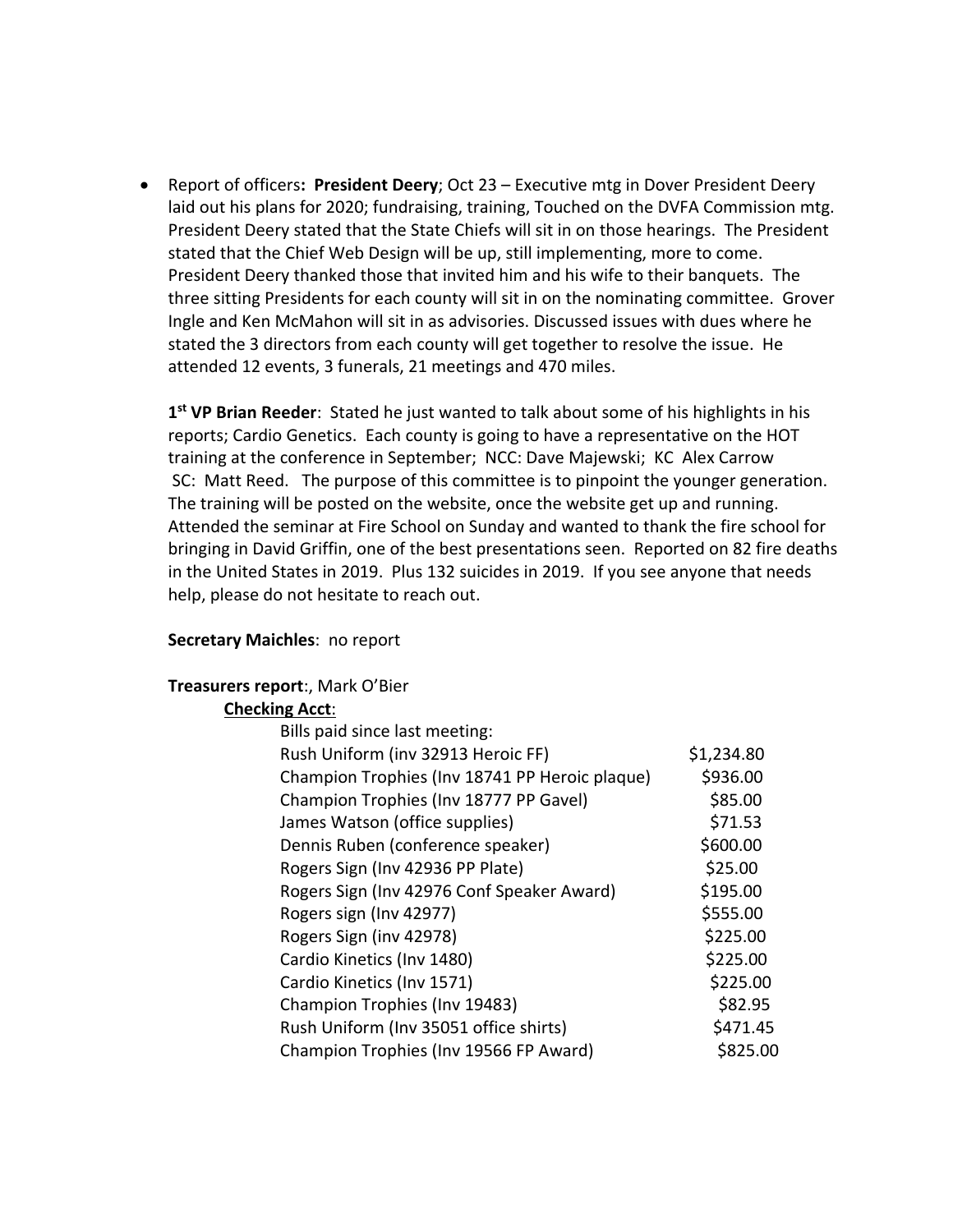#### **Deposits since last meeting:**

| Dues (2018/2019- St 18)                  | \$320.00    |
|------------------------------------------|-------------|
| State Chiefs Meeting 50/50 (conference)  | \$618.00    |
| Dues (St 76)                             | \$100.00    |
| Dues (Talleyville)                       | \$280.00    |
| Andy Hall (Send money for PP Plaque, Ref |             |
| Exec Meeting 10/23/2019)                 | \$300.00    |
| Dues (Sta 6/12, Port Penn 29)            | \$460.00    |
| Dues (2018/2019 - St 16)                 | \$280.00    |
| <b>Checking Acct Balance:</b>            | \$6,053.59  |
| <b>Money Market Account:</b>             |             |
| Money market account balance:            | \$38,065.51 |
|                                          |             |

Payments of bills; Motion Jim Watson 2<sup>nd</sup> Jasper Lakey

**Report of directors**: NCC; Keith Stockman talked about numerous working fires

KC: no report

SC: Andy Jones call board meeting 2/20

## **Introduction of agencies:**

**DVFA President**: Jay Jones reported on the legislative issues with the commission and the legislators. Jay talked about people forging his name on surf tag applications. After his report, Ted Walius asked if it was forgery, were they going to prosecute the individual's involved. President stated they are looking into it.

**Delaware emergency Medical Services Association**: Albert Schra gave the report of the BLS protocols 2/13 at Cranston Heights stated that this years conference they will be going with a 2 day seminar and looking into bringing in national speakers. Also looking into fundraising. Having an auction, any fire company having anything to donate please contact him. Next meeting March 7<sup>th</sup> Delaware State Fire School

**Delaware State Fire Police Association**: No report

**Delaware State Fire Commission:** Ron Marvel Stated Dave Roberts and Bill Betts in attendance

**Delaware State Fire Marshal**; No report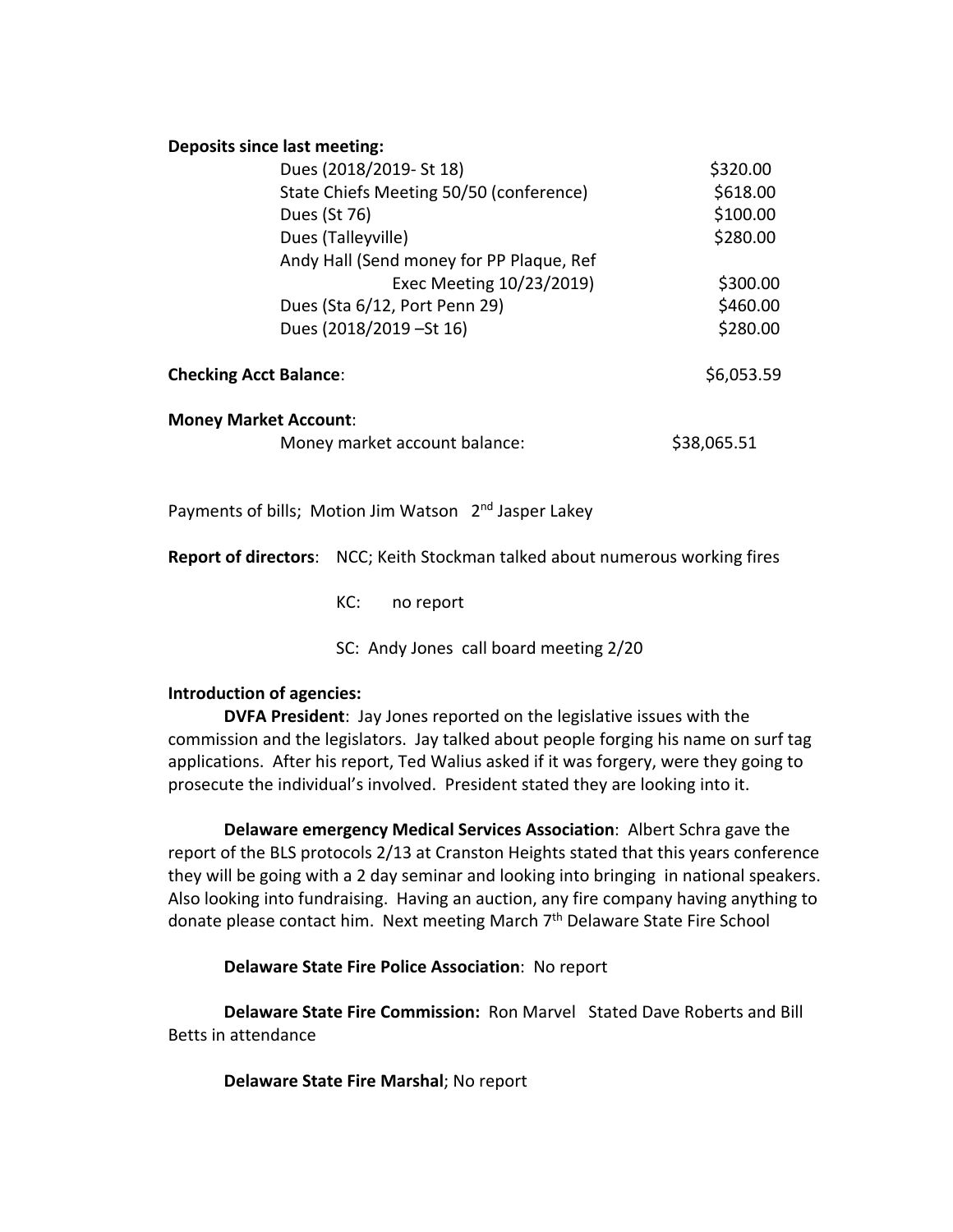## **LADVFA** : No report

**DEMA:** AJ Schall; Active Assailant/ RTF training with DSP is set up for May in Dover, each county will have a point of contact to sign up.

EMAC- we have submitted the paperwork for reimbursement for the firefighters that went to North Carolina. This was a great opportunity, a recommendation for future deployments would be for the State Chiefs Association to adopt a travel policy. This would expedite reimbursement and provide guidance for those deploying. For this mission, each department policy had to be reviewed and included in the reimbursement paperwork.

Counter UAS Drone Strategy- A strategy document will be issued shortly, this would include guidance for public safety issues for drone usage, including interference for mass gatherings/emergency scenes.

There are two attachment from the Division of Communications- one to make sure departments are purchasing Phase 2 radios if responding out of state, second is about the trade-in.

Field Force Extrication Tactics, conducted by the Center for Domestic Preparedness will be in Delaware this fall.

Introduced Dan Diena of the Delaware State Police Active shooter task force, that touched on the active shooter task force.

**NCCFCA** ; Duane Pearson next meeting February 6, 2020 Station 27 time Cocktails 6:00p dinner 6:30 meeting at 7:00pm

**KCFC**: Alex Carrow February 12, 2020 Marydel

**SCFC:** Andy Jones February 20, 2020 Gumboro mtg 7:00pm

**Delmarva Association**: no report

**Cumberland Valley**: no report

**IAFC** Secretary Maichle reported on challenge coins \$10 ea see after the meeting. Keep Bill Walton in your thoughts and prayers; fell and dislocated his shoulder.

# **National Volunteer Fire Council**: no report

**Delaware Legislators**; No report

Any other committee that needs to report: none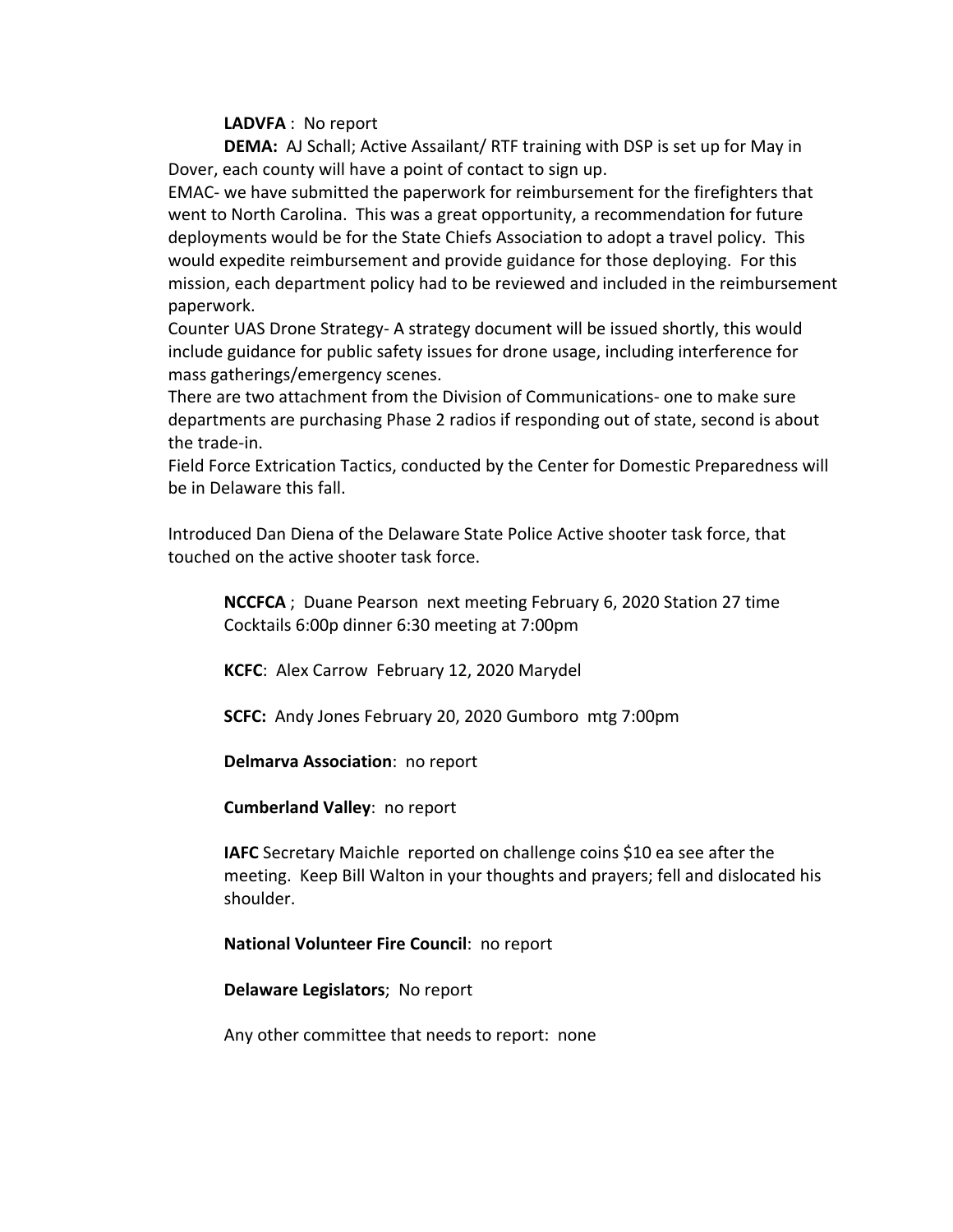## **Report of Standing committees**;

Heroic firefighter: Jim Watson all reports must be in by August 31, 2020.

Andy Hall reported on the By-law committee and he is still trying to raise funds for plaques for Past Presidents

Jon Townley; Cardio Genetics;

**Communications**: Secretary Maichles 2 letters – 1 from Les Warrick

 *"President Deery, On behalf of the Cranston Heights Fire Company and mostly myself I want to sincerely apologize for our oversight in missing the invitation to the Delaware State Fire Chiefs Association to attend our 100th Anniversary Banquet. I take this error on myself as being the Chair of this committee, it was ultimately my responsibility totally. Regretfully I am unable to attend the meeting tonight due to a scheduling conflict, but again please accept my apology in this matter."*

2<sup>nd</sup> letter from Delaware Fire Police to support Fire Police Vanity Tag Will be brought up under new business

Jon Townley introduced the 2020 budget

## **Unfinished business**: none

New Business: Motion Jim Watson 2<sup>nd</sup> by Jasper Lakey to accept the 2020 budget

## PP Andy Hall has 3 motions;

1st Motion to send all 3 sitting presidents to the eastern division conference for the IAFC supported by the budget to New York in May M: Andy Hall 2<sup>nd</sup> Jim Watson Passed

2<sup>nd</sup> motion; M Jim Watson 2<sup>nd</sup> Jasper Lakey - \$1500 for the Eastern Division for the Heroic Valor - in budget passed

3rd; motion; M Andy Hall 2<sup>nd</sup> Jim Watson to send all 3 table officers to CSFI passed

Application for membership; Kyle Brown station 26 assistant chief M Andy Hall 2<sup>nd</sup> Ray Barkus